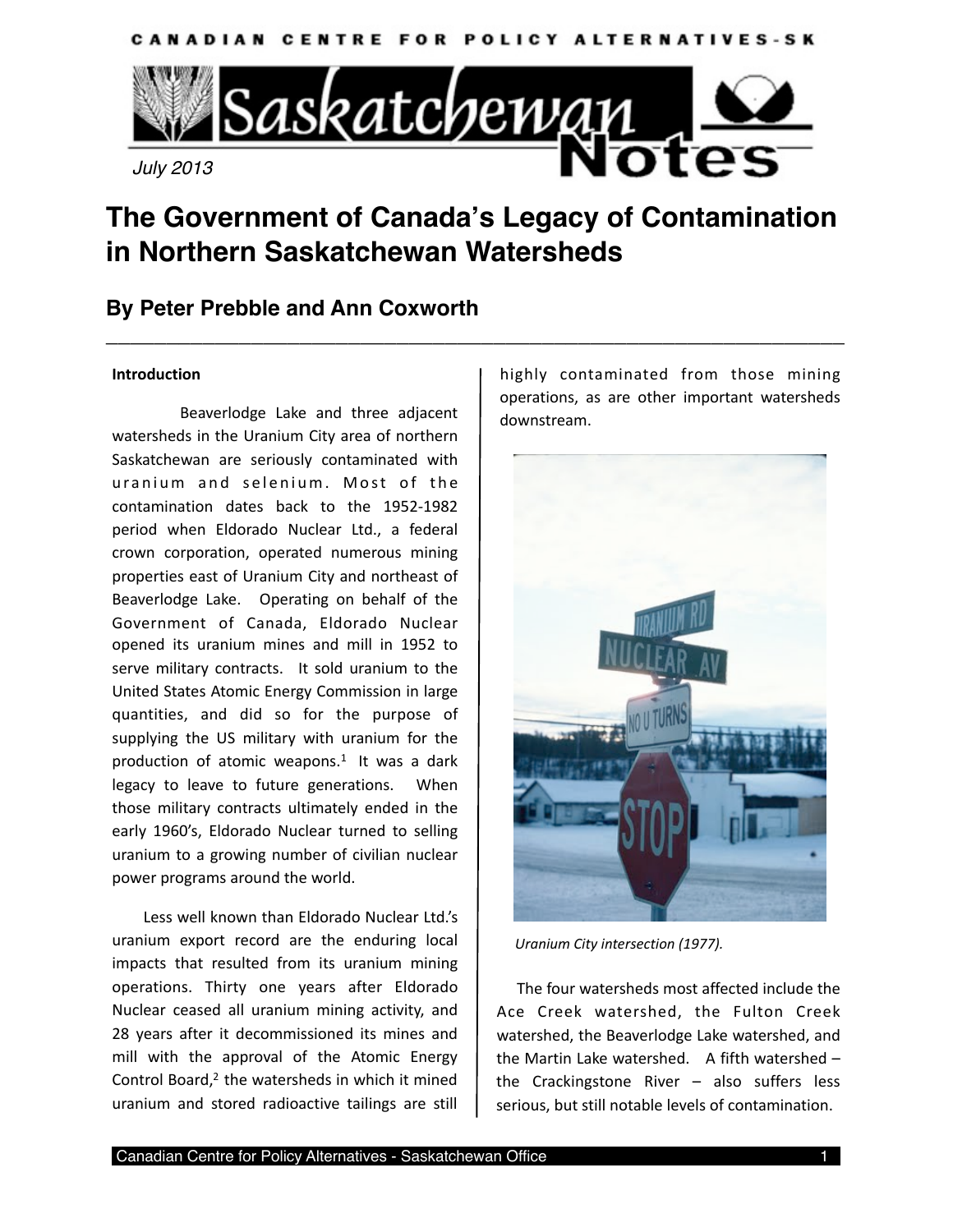## **Watersheds in the Uranium City Area of Northern Saskatchewan**





Eldorado Nuclear Ltd.'s mining operations were centered in the Ace Creek watershed, while its tailings disposal was primarily in the Fulton Creek watershed.

*Map Source: Canadian Nuclear Safety Commission Staff Submission, February 1, 2013 (Presentation to the Board of the Canadian Nuclear Safety Commission).* 

## **Current Responsibilities At The Mined‐Out Eldorado Sites**

 Eldorado Nuclear no longer exists as a corporate entity. However, its financial obligations continue to be looked after by another federal crown corporation known as Canada Eldor Inc.<sup>3</sup> In effect, Canada Eldor Inc. was established by the Government of Canada to assume the remaining financial liabilities of Eldorado Nuclear Ltd.<sup>[4](#page-8-3)</sup> Canada Eldor Inc. thus has ultimate responsibility for the decommissioned uranium mine properties under discussion. The mined‐out sites and other sites

on which Eldorado Nuclear conducted its operations are collectively known as the Beaverlodge properties, because of their proximity to Beaverlodge Lake. There are 62 Beaverlodge properties in all.

 Today, monitoring and maintenance of the decommissioned Beaverlodge properties is carried out by Cameco on behalf of Canada Eldor Inc. and the Government of Canada.<sup>[5](#page-8-4)</sup> Cameco was created in 1988 when Eldorado Nuclear and Saskatchewan Mining Development Corporation were merged, after both were privatized by their respective governments.<sup>[6](#page-8-5)</sup> The licence for the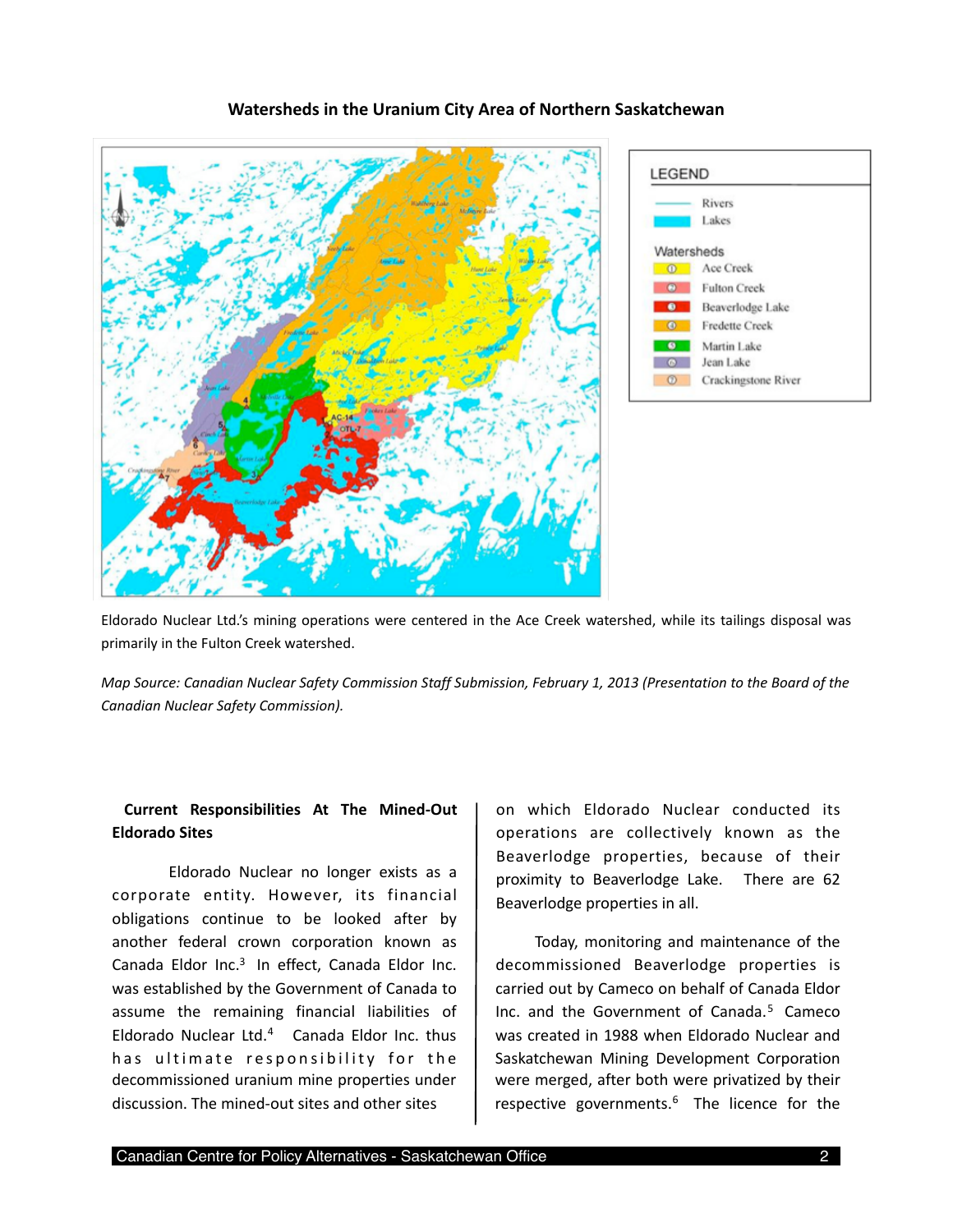decommissioned Beaverlodge properties is now held by Cameco and is issued by the Canadian Nuclear Safety Commission, the federal regulator of the nuclear industry in Canada.

 Cameco is not responsible for the serious levels of contamination present on the Beaverlodge properties. That responsibility lies squarely with Eldorado Nuclear and the Government of Canada. However, Cameco, Canada Eldor Inc., and the federal government could all do far more than is currently planned with respect to decontaminating and remediating the Beaverlodge properties and the water bodies downstream of them.

# **The Plan For Transfer Of Mined‐Out Properties Back To The Province Of Saskatchewan**

 It is clear from the April 2013 hearings of the Canadian Nuclear Safety Commission held in Saskatoon, Saskatchewan that Canada Eldor Inc. and the Government of Canada hope to be relieved of their responsibilities for most mined‐ out Beaverlodge properties over the course of the next decade. To achieve that goal, Canada Eldor Inc. and Cameco plan to transfer the mined‐out properties back to the Government of Saskatchewan.<sup>[7](#page-8-6)</sup> They plan to do this via Saskatchewan's Institutional Control program, and fully intend to return these properties to the Province of Saskatchewan in a very contaminated state.<sup>[8](#page-8-7)</sup> They will seek approval from the Canadian Nuclear Safety Commission to do so.

 The transfer back to the Province presumes that only minimal costs in the future will need to be incurred with respect to the transferred properties. Canada Eldor Inc. would be required to post a one‐time bond to cover the cost of occasional monitoring and maintenance, plus an additional sum to take account of unexpected events.

 In fact, the transfer process for some of the small properties has already begun. To date, the amount of the bonds posted when mined‐out properties are returned to Saskatchewan's Institutional Control Program has been modest, especially in light of the significant cost of travelling to and accessing the sites for monitoring purposes, and the high costs of assembling equipment to undertake future work that might be required. $9$ 

# **The State of Contamination In Northern Saskatchewan Watersheds Where The Government of Canada Mined And Milled Uranium**

 Eldorado Nuclear's Beaverlodge mining properties were located in the Ace Creek watershed; while its mill tailings disposal sites were located in the smaller Fulton Creek watershed.<sup>10</sup> These two watersheds are now home to many lakes with excessive uranium concentrations in surface waters.

 One would expect uranium mill tailings disposal sites to exceed Saskatchewan Surface Water Quality Objectives for Aquatic Life, but the state of contamination extends far beyond the tailings ponds. In fact, the contamination spans large areas of both watersheds.

 By way of example, discharge from Dubyna Lake in the Ace Creek watershed has uranium concentrations that are 16 times higher than Saskatchewan Surface Water Quality Objectives for the Protection of Aquatic Life. A location known as the Hab site, upstream of the confluence of Hab and Pistol Lakes, in the Ace Creek watershed, has uranium concentrations that exceed Saskatchewan Surface Water Quality Objectives by a factor of 9. Verna Lake discharge to Ace Lake exceeds Saskatchewan Surface Water Quality Objectives for uranium by a factor of 11.[11](#page-8-10)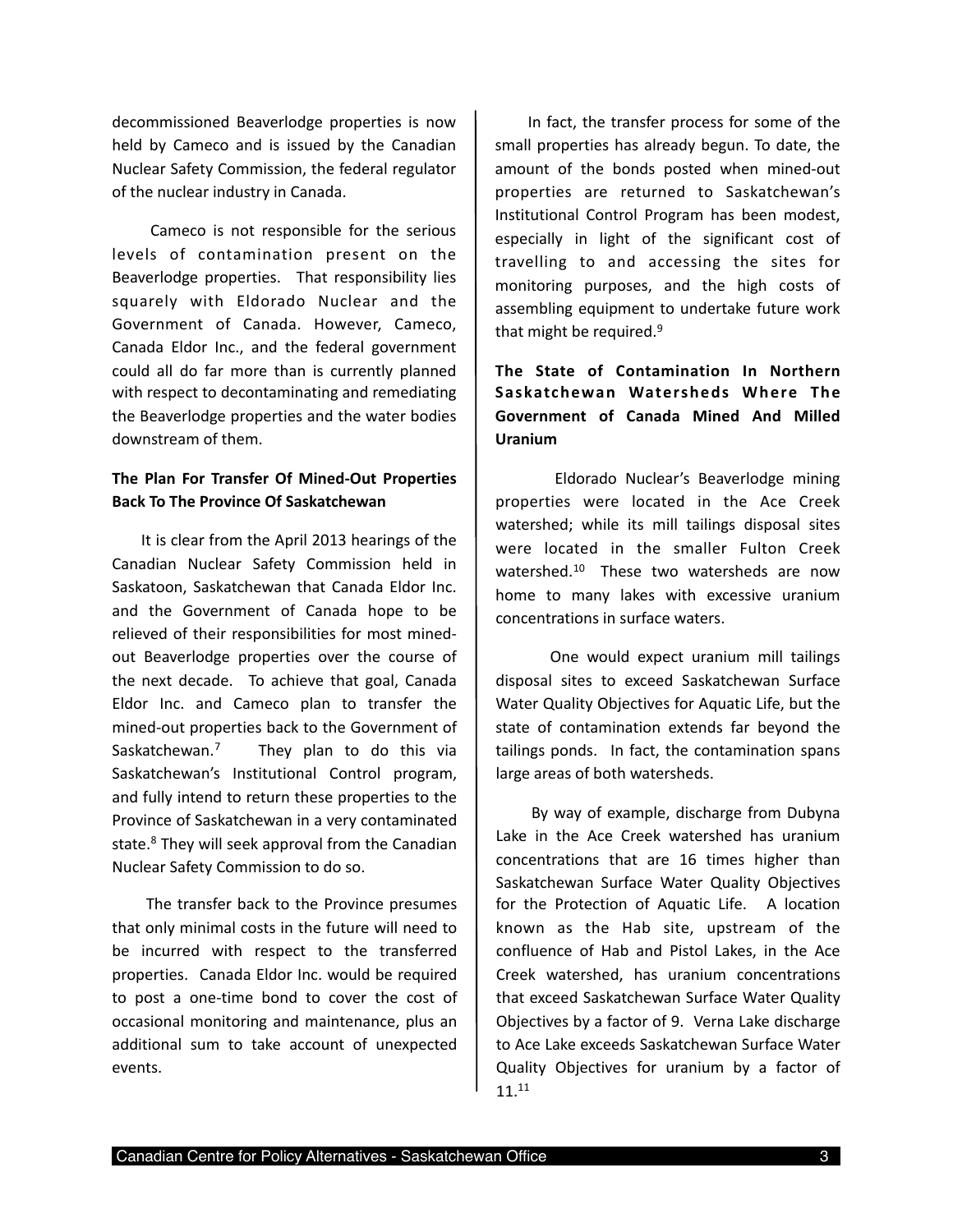Meanwhile, in the Fulton Creek watershed, Greer Lake, located downstream of lakes that were used for disposal of uranium mill tailings, discharges water with uranium concentrations 24 times higher than Saskatchewan Surface Water Quality Objectives. Radium and selenium contamination are also a problem. For example, radium concentrations in Greer Lake discharge are 24 times above the provincial guideline, and selenium levels are at least 4 times higher than Saskatchewan Surface Water Quality Objectives.[12](#page-8-11)

 These contaminant concentrations in surface waters of Saskatchewan lands that were mined by the Government of Canada contrast sharply with the current Saskatchewan Guidelines for Northern Mine Decommissioning and Reclamation. These guidelines state that areas disturbed by mining operations "should be reclaimed to an ecological (physical and biological) condition that will be similar to what was observed in the area prior to disturbance". The guidelines go on to say that "lake shorelines and river banks should be reclaimed to their pre‐ disturbed condition". Moreover, "surface water quality should be within the natural range of variation for the area." $13$  With respect to tailings facilities, the guidelines recognize that some areas cannot be reclaimed to their original ecological condition, but state that the potential for contaminants to "migrate from impacted areas within the project sites to ecosystems outside of the project area ….should be minimized through site specific mitigation measures…"[14](#page-8-13)

 Today's Saskatchewan Guidelines for Northern Mine Decommissioning and Reclamation were drawn up many years after the Eldorado Nuclear operations in the Ace Creek and Fulton Creek watersheds were closed, and one would not expect that the guidelines could be fully complied with. However, what one would expect

is that the Government of Canada would make a reasonable effort to comply wherever possible, and to set an example of how remediation of an older mine site can be properly carried out. Unfortunately, there is little evidence to date that the Government of Canada plans to move in this direction.

#### **Downstream Contamination**

 Both the Ace Creek and Fulton Creek watersheds drain into Beaverlodge Lake, a water body with a surface area of 57 square kilometres, $15$  and water depths commonly in the 40 to 60 metre range. Beaverlodge Lake suffered the consequences of Eldorado Nuclear Ltd.'s decision not to install a proper effluent treatment system for the first 25 years of its mining and milling operation.<sup>16</sup>



*Outlet pipe from the Beaverlodge uranium mill near Uranium City, where vast quantities of radioactive waste were dumped into Fookes Lake, converting it into a tailings reservoir. The tailings reservoir lies in the Fulton Creek watershed (early 1980s).*

 Under normal conditions, the large size of Beaverlodge Lake would quickly dilute pollution. However, Beaverlodge Lake has been so badly contaminated by the polluted discharge from the Ace Creek and Fulton Creek watersheds that concentrations of uranium in surface waters in Beaverlodge Lake are now 7 times higher than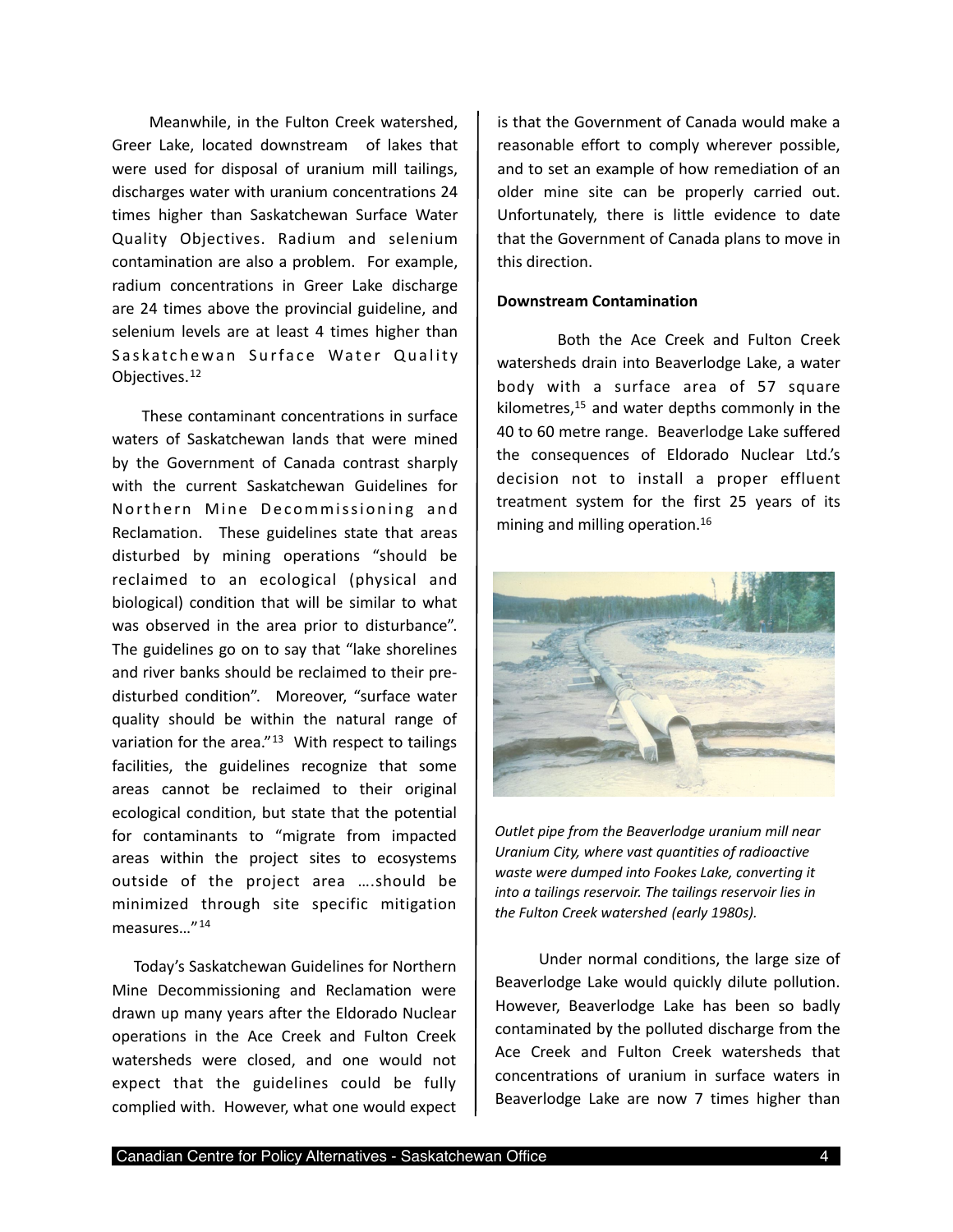Saskatchewan Municipal Drinking Water Quality Objectives. $17$  Depending on sampling locations within the lake, uranium concentrations in surface waters are 8 to 9 times higher than Saskatchewan Surface Water Quality Objectives for the Protection of Aquatic Life.<sup>[18](#page-9-0)</sup>

 Meanwhile, selenium concentrations in Beaverlodge Lake surface waters are two and one half times higher than Saskatchewan Surface Water Quality Objectives for the Protection of Aquatic Life[.19](#page-9-1) Not surprisingly, elevated levels of selenium have been found in fish tissue.

 Over time the sediment in the bottom of Beaverlodge Lake has suffered a serious build‐up of pollutants. Beaverlodge Lake sediment has become so heavily loaded with selenium and uranium that the sediment at the bottom of the lake is becoming a source of on-going contamination to the lake's surface waters.

 In effect, the federal government's uranium mining operations have left Beaverlodge Lake in a badly damaged state. As a result, limits have had to be placed on weekly fish consumption from the lake. Saskatchewan's Ministry of Environment has issued a drinking water advisory and an advisory on fish consumption.[20](#page-9-2)

 The damage to downstream watersheds from federal government uranium mining activities is not limited to Beaverlodge Lake. The Martin Lake watershed is immediately south of Uranium City and is used as a recreational site by the community. In 2011 the sampling station at the outlet of Martin Lake recorded uranium concentrations over 4 times higher than Saskatchewan Surface Water Quality Objectives for the Protection of Aquatic Life and selenium concentrations approximately one and a half times higher.<sup>[21](#page-9-3)</sup>

 Martin Lake and Cinch Lake in turn drain into the Crackingstone River. While radium and selenium concentrations are within accepted guidelines in the Crackingstone River, uranium concentrations are still 3 times higher than Saskatchewan Surface Water Quality Objectives.[22](#page-9-4) The Crackingstone River ultimately flows into Lake Athabasca. It is only when it reaches Lake Athabasca, where the vastness of the water body results in a rapid dilution of pollution, that Saskatchewan Surface Water Quality Objectives for uranium are finally met.

#### **Other Sources Of Pollution In Beaverlodge Lake**

 While Beaverlodge Lake has been very badly contaminated by the polluted waters from the decommissioned Beaverlodge properties, it is also the receiving environment for contaminants discharged from nine other, non‐Eldorado, abandoned uranium mine sites, and one former uranium mill tailings area (Lorado Uranium Mining Ltd. mill site).<sup>[23](#page-9-5)</sup>

 Today, these non‐Eldorado abandoned sites are managed by the Saskatchewan Research Council (SRC), which is currently engaged in decommissioning work on them. They are likely contributing some level of contamination to Beaverlodge Lake and Martin Lake, especially during spring runoff and periods of heavy rainfall.

 However, the Beaverlodge properties have been by far the most significant source of contaminants.

#### **Limited Plans for Site Cleanup and Remediation**

 As site manager, Cameco does plan to undertake a limited set of remediation activities to some of the Beaverlodge properties in the Ace Creek and Fulton Creek watersheds. These plans were formulated after a comprehensive set of studies was undertaken. Cameco will divert a creek (Zora Creek) around one of the waste rock piles (Bolger waste rock pile). It will plug flowing and non‐flowing bore‐holes at decommissioned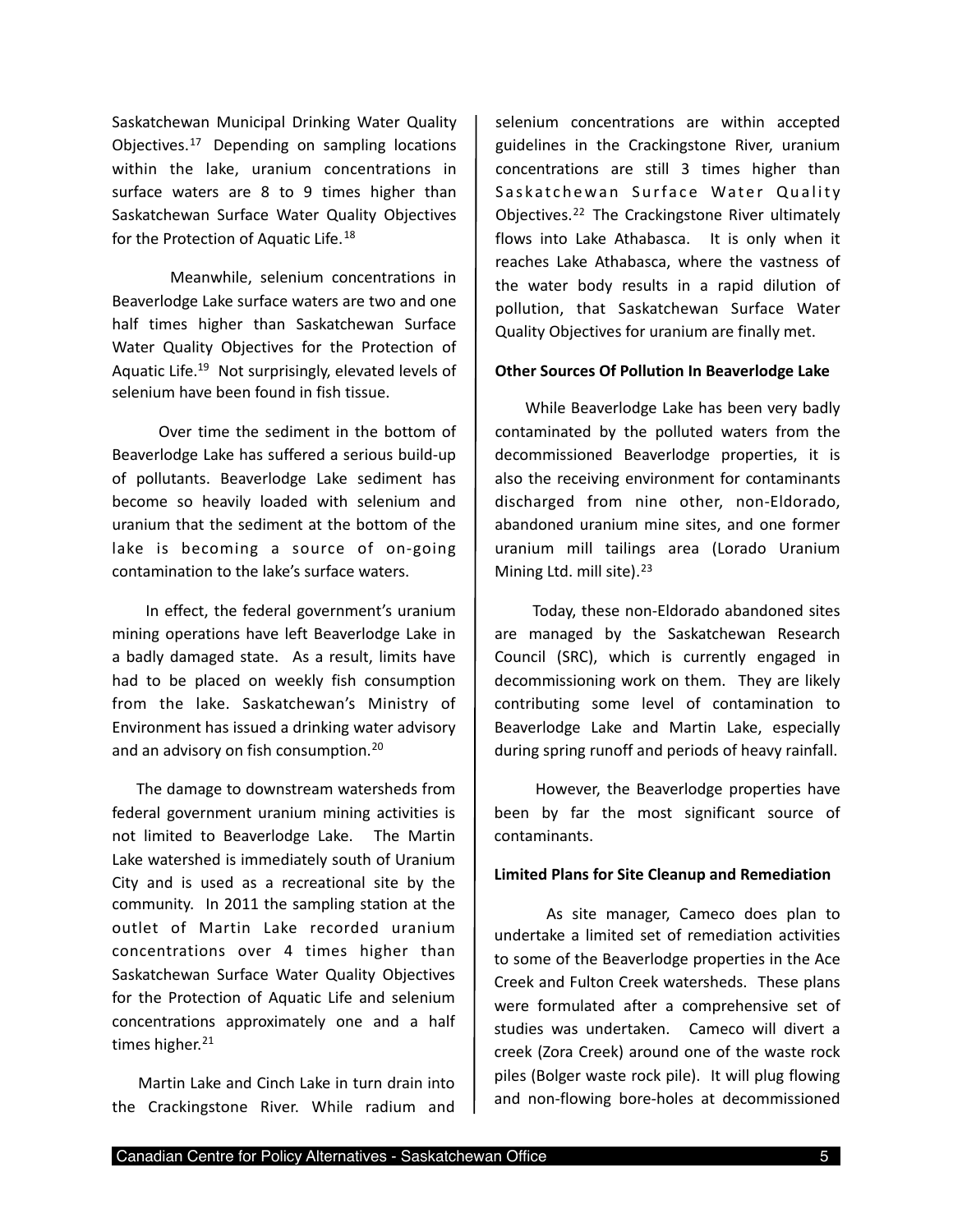uranium mine properties to prevent potential groundwater outflow. It will replace caps on all vertical mine openings. And it will perform a gamma survey of waste rock and tailings areas, and then cover easily accessible areas that display elevated gamma radiation fields. Beyond that, however, its focus will only be on monitoring. It will continue monitoring water quality on the Beaverlodge properties and on Beaverlodge Lake in the decade ahead, and will seek to co-operate with the Saskatchewan Research Council on implementing a regional monitoring program.[24](#page-9-6)

 The completion of these measures will still leave Canada Eldor Inc., the Government of Canada, and Cameco with many mined‐out Beaverlodge properties that have extremely high levels of contamination. Moreover, nothing whatsoever is planned to actually remediate Beaverlodge Lake, Martin Lake or other downstream water bodies, which will therefore continue to remain polluted over the long term.

 Cameco has presented surface water quality environmental performance objectives to the Canadian Nuclear Safety Commission (CNSC) for the mined out properties in the Ace Creek and Fulton Creek watersheds, as well as for Beaverlodge Lake. Acting on behalf of Canada Eldor Inc., Cameco has proposed to the Commission that ‐ after the planned remediation activities are completed ‐ CNSC should deem it acceptable to have uranium contamination levels that are frequently 8 to 20 times higher than Saskatchewan Surface Water Quality Objectives, in many of the lakes and discharge points in the watersheds.<sup>25</sup> These pollution levels do not include the tailings ponds in the Fulton Creek watershed, where Cameco's performance objectives would permit even higher contaminant levels. If these performance objectives are met over the course of this next decade, Cameco and Canada Eldor Inc. have proposed to CNSC that the mined‐out properties would be ready to be returned to the Government of Saskatchewan to manage.

# **Heavily Contaminated Properties Should Not Be Deemed Acceptable For Saskatchewan's Institutional Control Program**

 For mined‐out properties with this level of contamination to be accepted back into the Saskatchewan Institutional Control Program would set a dangerous precedent. One naturally expects that some contamination will remain on mined‐out properties that are accepted into Institutional Control. However, there need to be limits on just how contaminated the properties can be. Accepting the Beaverlodge properties back into Institutional Control would in effect forgive the Government of Canada from needing to take managerial oversight responsibilities for the large scale pollution problems it has created. In addition, it is unclear whether federal financing for de‐contamination of the properties and downstream watersheds could easily be negotiated after the return to Institutional Control takes place.

 The authors suggest that the Government of Canada, having contaminated these sites, should assume full responsibility for their remediation, prior to turning the properties back to the Province of Saskatchewan. The cost of remediation is likely to exceed \$100 million. The burden of future site remediation should not fall on Saskatchewan taxpayers.

Moreover, as a matter of public policy, the Government of Saskatchewan should not accept highly contaminated mining properties back into the Institutional Control Program. If it were to do so, a signal would be sent to other mining companies that their properties might also be accepted back in a badly polluted state.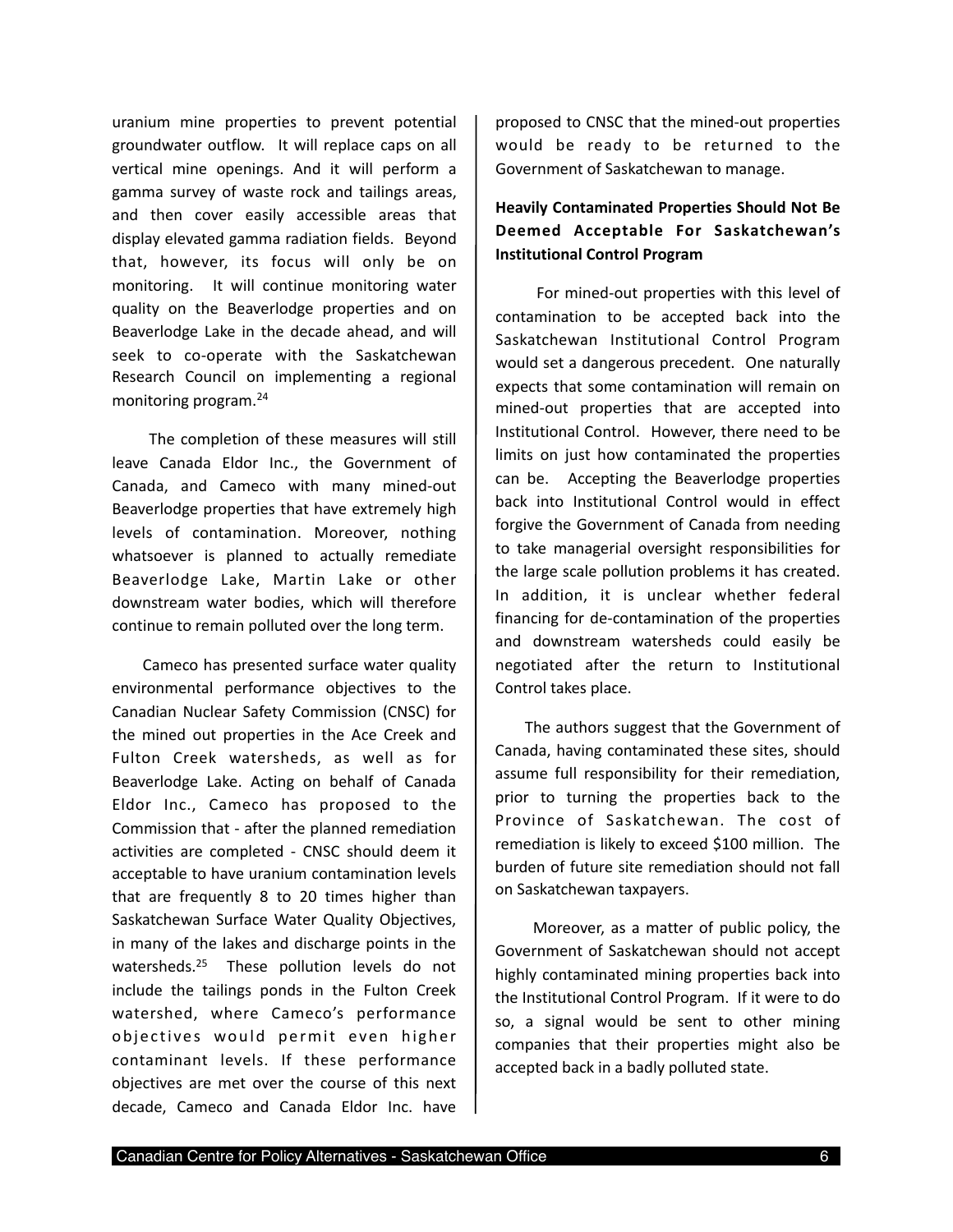Similarly, the Canadian Nuclear Safety Commission, as the prime regulator of Canada's nuclear industry, should not forgo its regulatory responsibility for uranium properties it has responsibility for overseeing, until those properties have been properly cleaned up, and until downstream properties that have been polluted are properly restored.

# **A Regional Approach To De‐contamination And Remediation Is Needed**

 In the judgement of the authors, many surface water bodies in the Ace Creek watershed, the Fulton Creek watershed, the Martin Lake watershed and Crackingstone River watershed could be significantly decontaminated. If real progress is to be made, however, it is essential that those responsible for each mined‐out uranium property collaborate, and plan to move forward with cleanup and remediation endeavours beyond the mined‐out sites for which they are specifically responsible. In effect, a regional approach to remediation needs to be taken in which contamination downstream of the mined-out properties is addressed. This would involve Cameco, Canada Eldor Inc., the Saskatchewan Research Council, the Government of Saskatchewan and the Government of Canada all collaborating to launch a remediation program in each negatively impacted downstream watershed. As the primary polluter, the vast bulk of the funding for this regional cleanup initiative should come from the Government of Canada. Residents of the Uranium City area should have the opportunity to be fully engaged in the planning process, and should have the opportunity to benefit in concrete ways from the jobs that are created.

 The authors believe that progress can be made by using at least two approaches that have not yet been applied by Cameco, Canada Eldor Inc. and the relevant government departments.

 The most promising approach is Permeable Reactive Barrier technology. Numerous studies carried out by, or for, the United States Environmental Protection Agency over the past decade indicate the serious potential for management and removal of uranium contamination in flowing surface or ground water, using vertical permeable reactive barriers. In some cases, uranium concentrations have been reduced by 99%.[26](#page-9-8)

 Permeable reactive barriers are well suited to application at geographical points where waters narrow, including outlet points of lakes, along streams and rivers, or in excavated groundwater flow channels. Permeable reactive barriers can also be used to cover radioactive tailings, cap sediment bottoms in lakes, or intercept leachate coming off waste rock piles.<sup>27</sup>

 A second approach that merits application in several watersheds in the Uranium City area is ecological polishing. For example, significant experience has been gained with the use of macrophytes, particularly the alga Chara (stonewort) to remove uranium and radium from solution.[28](#page-9-10)  In fact, some of this work was carried out years ago in collaboration with Cameco at the Rabbit Lake uranium mine site in northern Saskatchewan. At the time it was observed that stonewort, naturally occurring in Lower Link Lake, was effectively converting dissolved uranium into a mineralized format which sank into sediment. Similar experience has been documented for locations in Germany and the United States. Progress in this area is sufficient to justify its application on the decommissioned Beaverlodge properties.

 The authors are of the view that these approaches have a serious chance of success in four of the five watersheds in question. Permeable reactive barriers and the use of macrophytes have potential to help remediate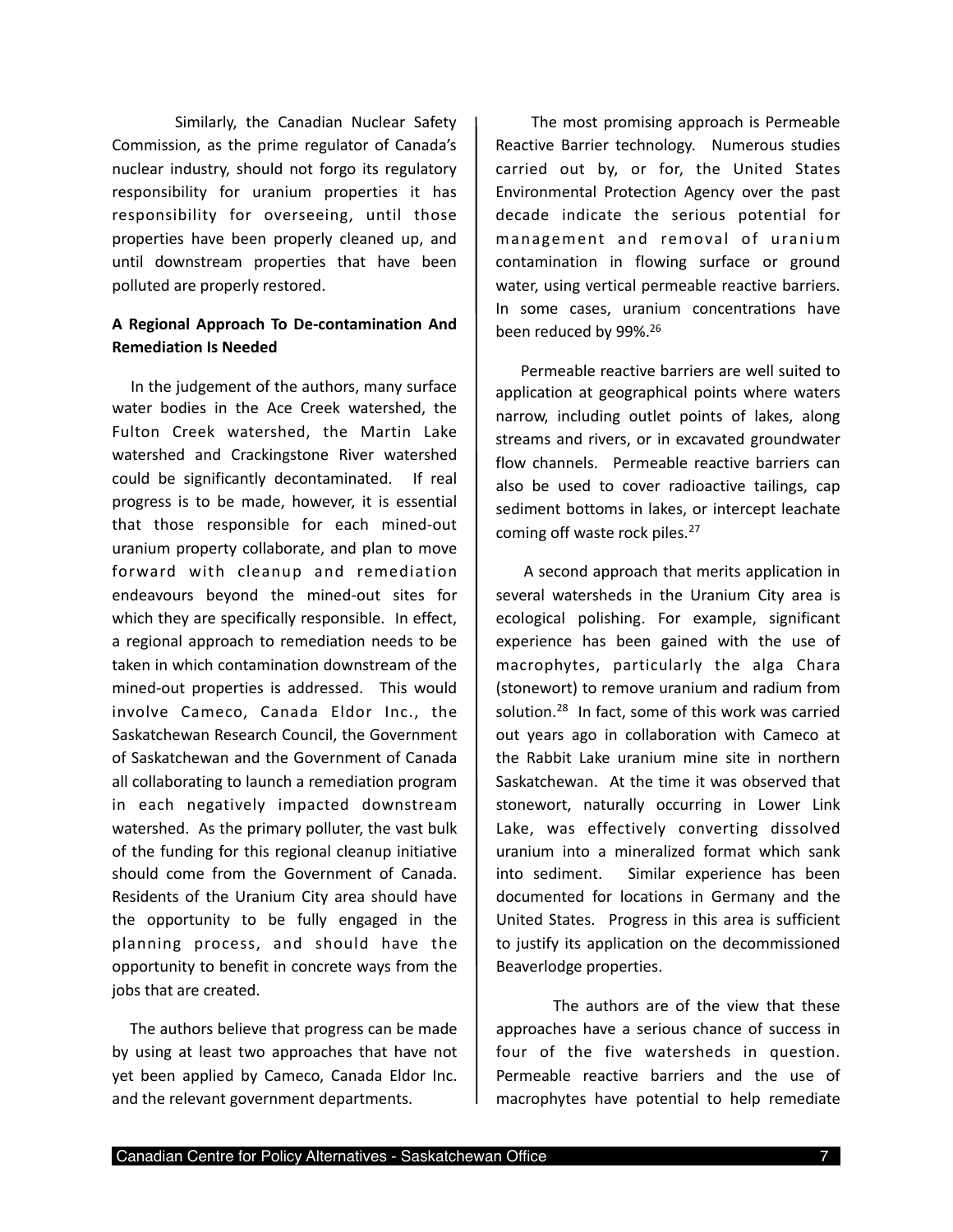many smaller lakes, creeks and other water bodies. However, these approaches would be more difficult to successfully apply in Beaverlodge Lake. The vast area of Beaverlodge Lake simply provides less opportunity for strategic application of these remediation approaches. Sadly, the reality may be that properly remediating Beaverlodge Lake with today's technologies might not be possible. More advances in environmental remediation technology may be required before Beaverlodge Lake can be restored, and this is yet one more reason why the Province of Saskatchewan should be in no rush to absolve the Government of Canada of its responsibilities in the Uranium City area.

#### **Conclusion**

 The contamination that exists today in the Uranium City area is a grim reminder that the mining of uranium in this part of northern Saskatchewan has been done at a very high cost. Several watersheds have suffered environmental damage that will continue for more than a century into the future, unless a comprehensive remediation initiative is launched. The cleanup and remediation work that is required should be undertaken on a regional basis.

 The environmental legacy of Uranium City is an unfortunate chapter in Canadian history, and a sad reminder of the Government of Canada's unwillingness to take full responsibility for its actions. The time has come for the Government of Saskatchewan to hold the national government accountable for the widespread pollution it has caused.

 This Beaverlodge case study also underlines the high cost of inadequate environmental regulation, and the enormous challenges that are then posed when cleanup and remediation discussions finally get underway. In that context,

it is a lesson with applicability to other economic sectors that are still poorly regulated in many parts of Canada, but in which companies are rushing to extract resources for economic gain. Examples that come to mind include venting and flaring of methane into the atmosphere by the oil and gas industry, hydraulic fracking by the oil and gas industry, and the widespread creation of toxic tailings ponds in the Alberta oil sands.

**\_\_\_\_\_\_\_\_\_\_\_\_\_\_\_\_\_\_\_\_\_\_\_\_\_\_\_\_\_\_\_\_\_\_\_\_\_\_\_\_**

## **ABOUT THE AUTHORS**

Peter Prebble is Director of Environmental Policy for the Saskatchewan Environmental Society. He holds a Master's Degree in Sustainable Environmental Management and a Master's Degree in Education from the University of Saskatchewan. In addition to his environmental work, he served as a Member of the Saskatchewan Legislature for 16 years. He held several Cabinet portfolios and was the Premier's Legislative Secretary for Renewable Energy Development and Conservation.

Ann Coxworth is a long‐time volunteer researcher and board member with the Saskatchewan Environmental Society. She has a Master's Degree in Nuclear Chemistry from the University of California, and was a founding member of Canada's Climate Action Network. Currently she serves on Saskatchewan's Environmental Code Development Committee.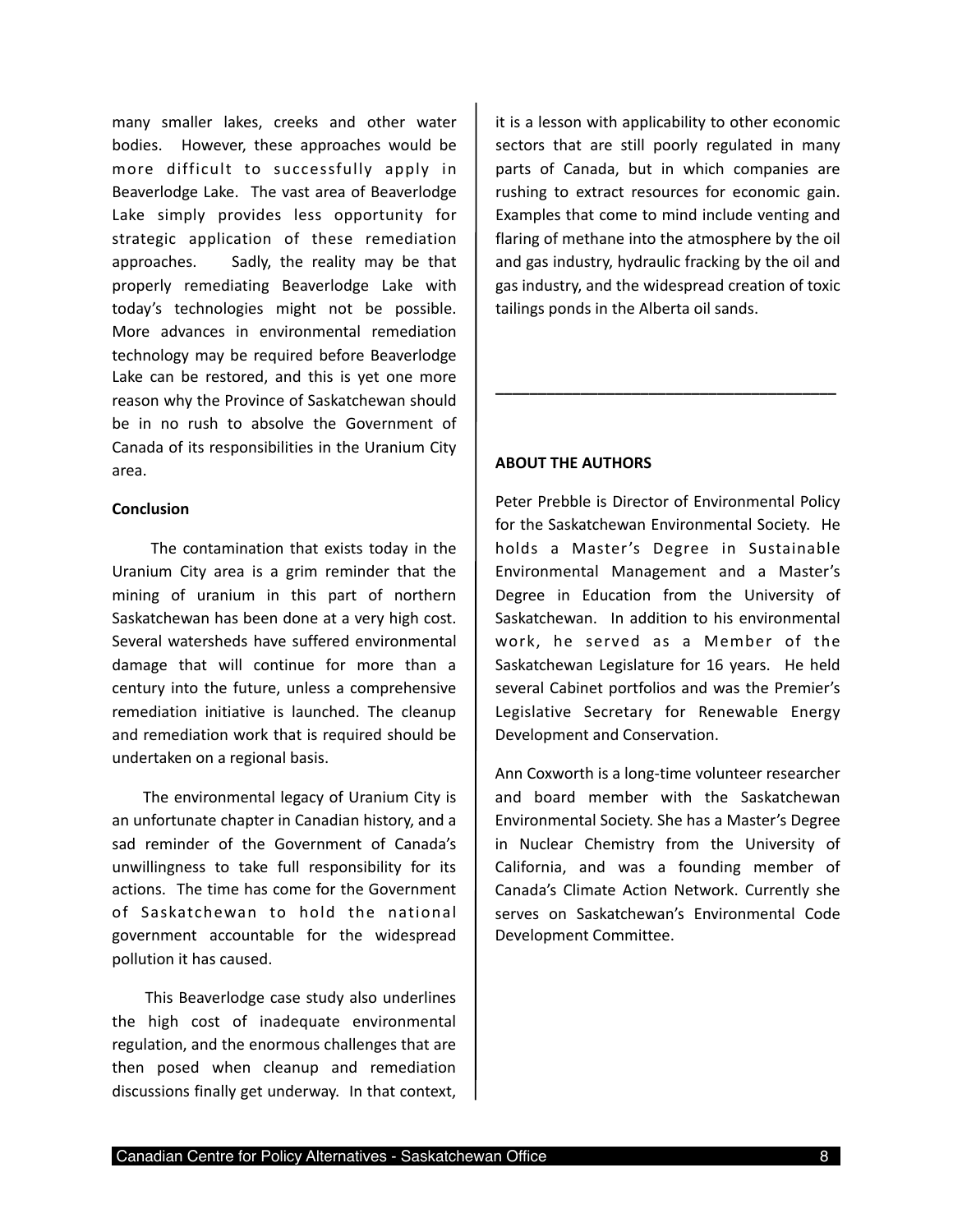#### **NOTES**

<span id="page-8-0"></span><sup>1</sup> Robert Bothwell, *Eldorado: Canada's National Uranium Company* (The official history of Eldorado Nuclear Ltd. Commissioned by Eldorado Nuclear Ltd.) Refer to pages 315‐386.

 The contracts negotiated between Eldorado Nuclear and the US Atomic Energy Commission were intended to deliver uranium to the United States up to March 31, 1962, a date that was later revised to March 1963. (Bothwell, ibid, p. 386)

<span id="page-8-1"></span>2 Eldorado Nuclear completed decommissioning of the properties in 1985 under the supervision of the Atomic En‐ ergy Control Board of Canada. (Submission from Canada Eldor Inc. to the Canadian Nuclear Safety Commission, April 4, 2013 In the Matter of an Application by Cameco Corpora‐ tion for the Decommissioned Beaverlodge Mine and Mill Site License Renewal).

<span id="page-8-2"></span> $3$  Beaverlodge Project Annual Report – Year 25 (January 1, 2010 to June 30, 2011, page 2‐3). The Annual Report notes: "the Government of Canada, through Canada Eldor Inc. (CEI) retained responsibility for the financial liabilities associated with the properties."

<span id="page-8-3"></span>4 Submission from Canada Eldor Inc. to the Canadian Nuclear Safety Commission, April 4, 2013 (In the Matter of an Appli‐ cation by Cameco Corporation for the Decommissioned Beaverlodge Mine and Mill Site License Renewal).

<span id="page-8-4"></span>5 Beaverlodge Project Annual Report – Year 25 (January 1, 2010 to June 30, 2011, page 2‐3).

<span id="page-8-5"></span>6 Ibid, page 2‐3. In February of 1988 the Government of Canada and the Government of Saskatchewan announced their intent to create an integrated uranium company as a first step in privatizing their respective investments in uranium. In October 1988 Cameco Corporation was established from the merger of the assets of the Saskatchewan Mining Development Corporation and Eldorado Nuclear Ltd.

<span id="page-8-6"></span>7 Canada Eldor Inc. notes in their April 4, 2013 submission to the Canadian Nuclear Safety Commission that work contin‐ ues to "prepare the properties for custodial transfer to the Government of Saskatchewan under the Reclaimed Indus‐ trial Sites Act." This act created a provincial Institutional Control program, under which the Saskatchewan govern‐ ment can continue to monitor mined‐out properties that are returned to it, and can place restrictions, if it wishes to, on future land use on those properties.

<span id="page-8-7"></span>8 Cameco, *Beaverlodge Mine Site Path Forward*, December 2012, p. 4‐18 and p. 4‐19. Refer to Table 4.2‐2 entitled 'An‐ nual Water Quality Performance Objectives for Selenium' and Table 4.3‐3 entitled 'Annual Water Quality Performance Objectives for Uranium'.

<span id="page-8-8"></span><sup>9</sup> Government of Saskatchewan, Ministry of Energy and Resources, 2012 Institutional Control Report (The Reclaimed Industrial Sites Act), For the period April 1, 2007 to March 31, 2012 .

 As of March 31, 2012, a total of six sites have been ac‐ cepted into Saskatchewan's Institutional Control Program: one decommissioned gold mine, and five decommissioned uranium mines. The decommissioned uranium mines are all Beaverlodge properties. For each property a sum of \$137,895 has been set aside for the Monitoring and Maintenance Fund. An additional sum of \$21,471.36 has been set aside for the Unforseen Events Fund.

<span id="page-8-9"></span><sup>10</sup> During the mill operating period approximately 60% of the radioactive tailings were placed into small water bodies within the Fulton Creek watershed, while the remainder were deposited underground. (Source: Beaverlodge Project Annual Report – Year 25 (January 1, 2010 to June 30, 2011, page 2‐3).

<span id="page-8-10"></span><sup>11</sup> Beaverlodge Project Annual Report for January 1, 2011 to June 30, 2012, Table 4.1.1

<span id="page-8-11"></span><sup>12</sup> Beaverlodge Project Annual Report for January 1, 2011 to June 30, 2012, Table 4.1.1

<span id="page-8-12"></span><sup>13</sup> *Guidelines for Northern Mine Decommissioning and Rec‐ lamation*, November 30, 2008, Version 6, EPB 381. Refer to section 3.0 'Final Mine Closure Objectives and Criteria' and to section 3.1 'General Site Objectives'.

<span id="page-8-13"></span><sup>14</sup> *Guidelines for Northern Mine Decommissioning and Rec‐ lamation,* November 30, 2008, ibid. Refer to section 3.1 'General Site Objectives'.

<span id="page-8-14"></span><sup>15</sup> SENES Consultants Ltd., Beaverlodge Quantitative Site Model (Prepared for Cameco Corporation), May 2012. Refer to Part A, Table 5.1‐1 Summary of Limnological Characteris‐ tics of Modeled Lakes in the Beaverlodge Study Area. SENES reports the area of Beaverlodge Lake to be  $5.7 \times 10^7$  m<sup>2</sup>. The reported volume of water is  $1.2 \times 10^9$  m<sup>3</sup>.

<span id="page-8-15"></span>16 CNSC Staff Submission to a One‐Day Public Hearing Audi‐ ence Scheduled for April 4, 2013 on the matter of "Cameco Corporation, The Decommissioned Beaverlodge Mine and Mill Site License Renewal", February 1, 2013. CNSC staff do not comment on Eldorado Nuclear's decision making proc‐ ess, but note that "…the site operated without an effluent treatment process for approximately 25 years." Proper wa‐ ter treatment was ultimately installed in 1977 to adhere to the federal Metal Mine Liquid Effluent Regulations.

<span id="page-8-16"></span>17 Beaverlodge Project Annual Report for January 1, 2011 to June 30, 2012, Table 4.3.3‐1 to Table 4.3.3.‐2; Table 4.1.1. Prepared by Cameco.